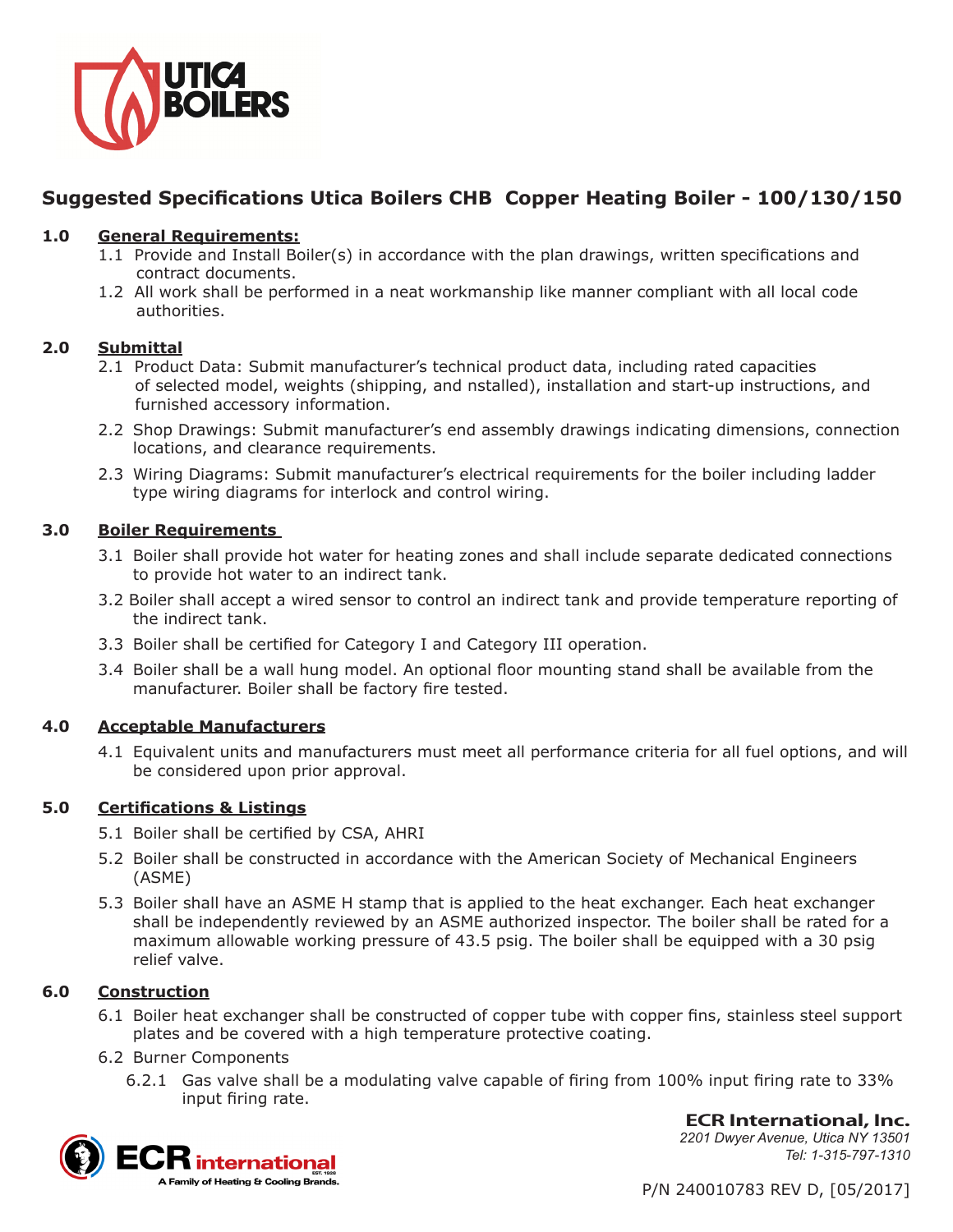

- 6.2.2 Induced draft blower shall be variable speed and controlled by a PCB that uses an air pressure transducer to vary the induced blower speed.
- 6.2.3 Burners and manifold shall be constructed of stainless steel.
- 6.2.4 Ignition system shall be direct spark single rod flame sensing.
- 6.2.5 Boiler shall include an automatic 3 way diverting valve to allow Domestic Hot Water Priority operation.
- 6.2.6 Boiler shall include an internal factory installed and wired circulator pump.

## **7.0 Control System**

- 7.1 Control system shall be PCB integral controller with an LCD digital display that also includes graphical interface.
	- Control will sense supply water temperature and adjust firing rate of the boiler to deliver amount of heat needed.
	- Control will sense and display supply water temperature and indicate by icon when boiler is in central heating or domestic water mode.
	- Control shall display the temperature of the indirect tank when used.
	- Control can accept wired Outdoor Air sensor and have field selectable reset curves.
	- Control shall continuously monitor boiler during operation and standby modes. Control shall operate in such a manner to receive input data from dual temperature sensor, air pressure transducer, and outdoor air temperature sensors when used to adjust the modulation rate accordingly.
	- Control can power and accept input from field supplied LWCO device.

#### **8.0 Combustion Air And Flue Vent Exhaust**

- 8.1 Boiler shall be either Category I or Category III vented with materials compatible with those standards, and installed as per the manufacturer's written instruction, plan drawings and all applicable code authorities.
- 8.2 The flue gas exhaust shall connect directly to the boiler at the location labeled.
- 8.3 For Category III applications boiler shall be capable of venting 65 ft equivalent length in 3" stainless pipe.



**ECR International, Inc.** *2201 Dwyer Avenue, Utica NY 13501 Tel: 1-315-797-1310*

P/N 240010783 REV D, [05/2017]